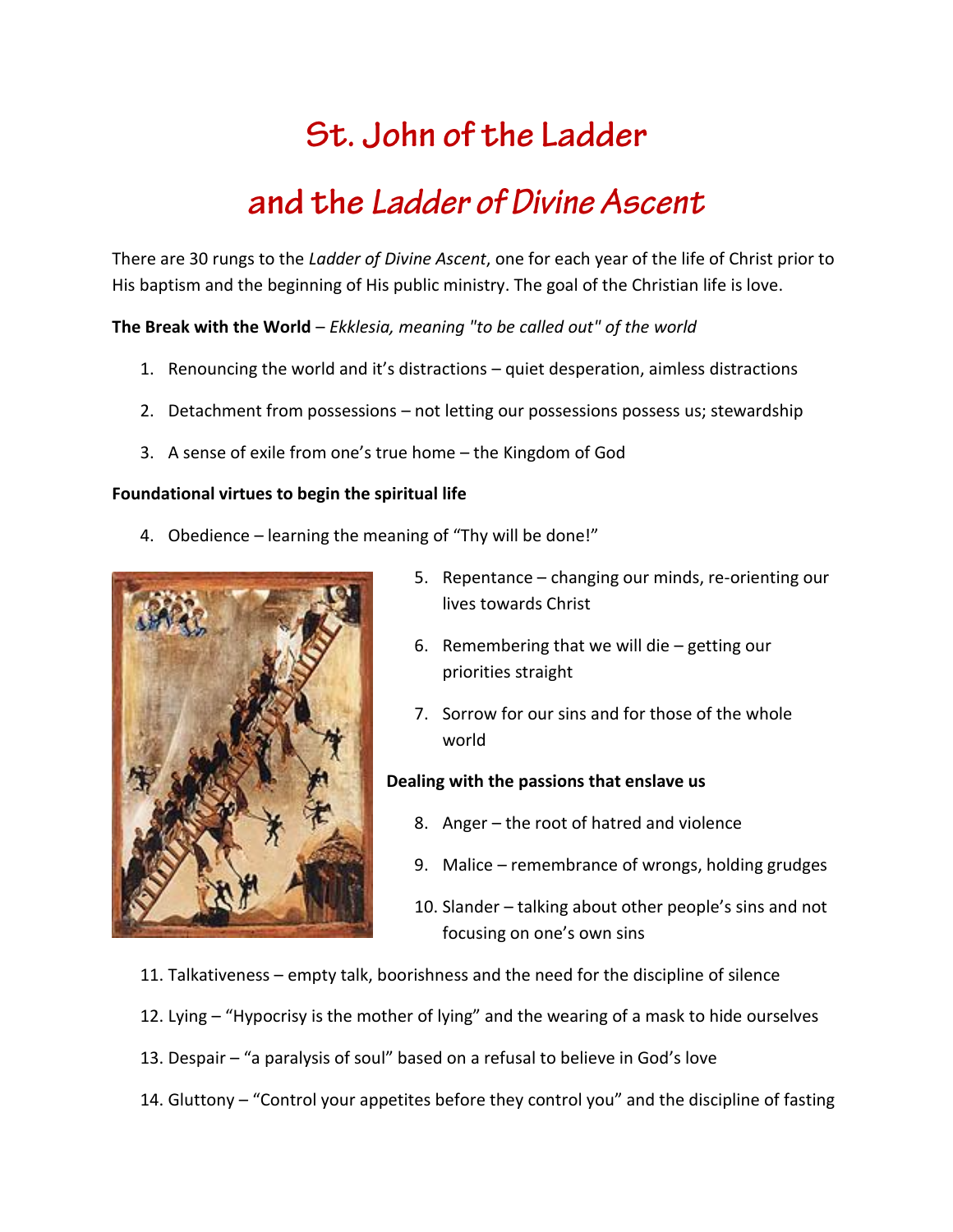- 15. Lust dealing with our disordered sexuality and the need for chastity (boundaries)
- 16. Greed "the root of all evil is love for money" (1 Timothy 6:11)
- 17. Greed…(continued) refusing to be miserly, encouraging generosity
- 18. Insensitivity apathy, dullness, laziness, a refusal to respond to God's call
- 19. Insensitivity…(continued) the need for prayer to deal with our laziness and apathy
- 20. Insensitivity…(continued) the need to keep alert, attuned to God's call
- 21. Fear cowardice in the spiritual life
- 22. Vainglory the need for self-esteem as a vice, doing things to be seen, being a show-off
- 23. Arrogance the Kingdom of ME vs. the Kingdom of God

#### **The virtues necessary for Christian living**

- 24. Simplicity and meekness being honest with yourself and surrendering to God
- 25. Humility being humble of heart and winning the battle against the Kingdom of ME
- 26. Discernment authentic self-knowledge, clearly seeing the difference between good and evil and choosing whatever is good, right and true

#### **The fruit of knowing God**

- 27. Stillness quietly resting in God *hesychia*, the rejection of all that is merely noise
- 28. Prayer "dialogue and union with God, food for the soul, illumination of the mind"
- 29. Freedom from passions "It is no longer I who live but Christ who lives in me"
- 30. Love "God is Love" (1 John 4:8), inebriation of the soul, the summit of the ascent

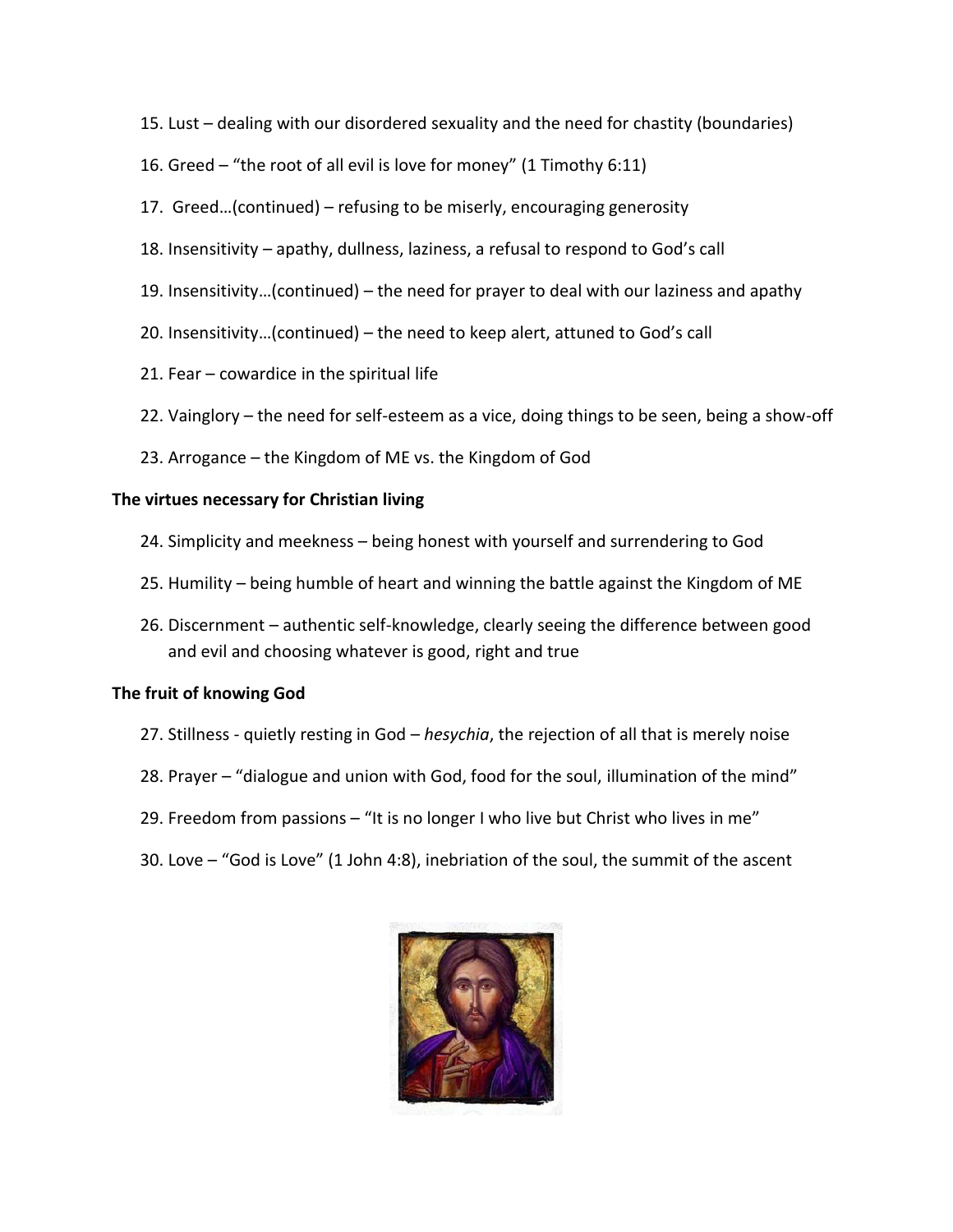# Sayings from The Ladder of Divine Ascent

God is the life of all free beings. He is the salvation of all, of believers or unbelievers, the just or the unjust, of the pious or the impious, of those freed from the passions and those caught up in them, of the educated or the illiterate, the healthy or the sick, the young or the very old. He is like the outpouring of light, a glimpse of the sun, which is the same for everyone, "for God is no respecter of persons" (Romans 2:11).

An impious man is a rational being, one that must die, who willingly chooses to run away from life and refuses to believe in the existence of his own everlasting Creator.

A Christian is an imitator of Christ in thought, word and deed so far as this is humanly possible and believes rightly and blamelessly in the Holy Trinity.



A friend of God is one who does not neglect to do whatever good he can.

Do whatever good you can. Speak evil of no one. Rob no one. Tell no lie. Despise no one and carry no hatred towards anyone. Go to Church. Show compassion to the needy. Do not be a cause of scandal to anyone. Stay away from the bed of another and be satisfied with your wives. If you do all this, you will not be far from the Kingdom of God.

Those who submit to the Lord with simplicity of heart will run the good race.

The fact is that just as an evil person is two-faced – one thing in public and another in private – so a simple person is not two-faced, but someone whole.

Repentance is the renewal of our baptism and is a fresh start in life; it is critical awareness and a sure watch over oneself, the daughter of hope and the refusal of despair. Repentance is reconciliation with the Lord by the doing of good works that are the opposite of the sins committed.

Prayer is by nature a dialogue and a union with God. Prayer is action without end, a fountain of virtues, a source of grace, food for the soul and the enlightenment of the mind. It is a mirror of progress, evidence of one's condition and a sign of glory.